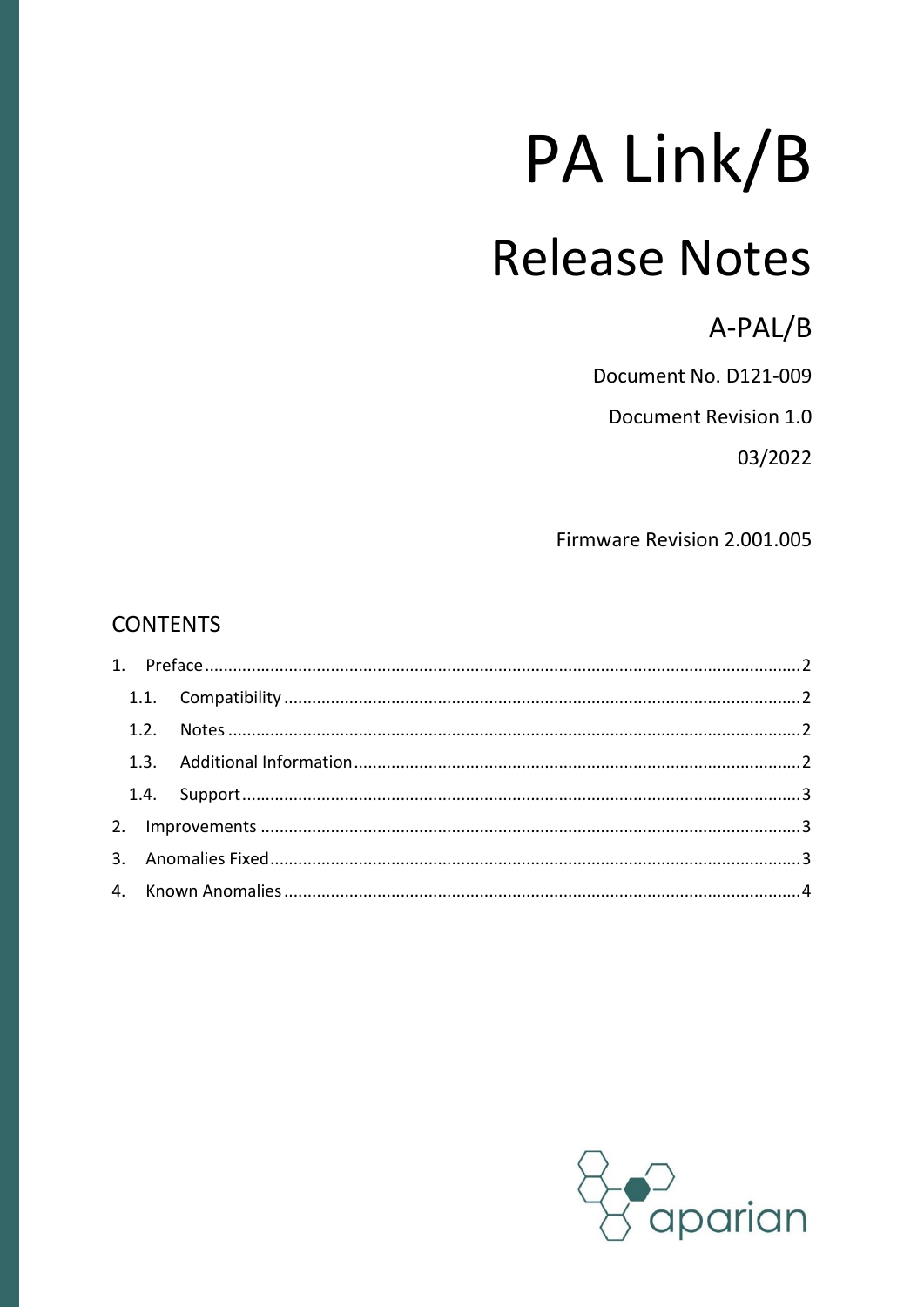# **1. PREFACE**

#### <span id="page-1-1"></span><span id="page-1-0"></span>1.1. COMPATIBILITY

Firmware revision 2.001.005 of the PA Link will require the following compatible versions:

| Software | <b>Version</b>  |
|----------|-----------------|
| Slate    | 1.058 and later |

#### <span id="page-1-2"></span>1.2. NOTES

The following should be noted:

- Firmware upgrades will be done using Aparian's Slate software.
- Aparian flash files have an *.afb* extension.
- Slate can also be used to set the initial network parameters using its DHCP server.
- Should any interruptions cause the module to not complete the firmware upgrade the module will return to Safe Mode. The user can then re-flash the module with the application firmware. See the user manual for more information regarding Safe Mode.

#### <span id="page-1-3"></span>1.3. ADDITIONAL INFORMATION

The following resources contain additional information that can assist the user with the module installation and operation.

| <b>Resource</b>            | Link                                                                    |
|----------------------------|-------------------------------------------------------------------------|
| Slate Installation         | https://www.aparian.com/software/slate                                  |
| <b>PA Link User Manual</b> |                                                                         |
| <b>PA Link Datasheet</b>   | https://www.aparian.com/products/palinkb                                |
| Example Code & UDTs        |                                                                         |
|                            | www.cisco.com/c/en/us/td/docs/video/cds/cde/cde205_220_420/installation |
| Ethernet wiring standard   | /guide/cde205 220 420 hig/Connectors.html                               |
| <b>CIP Routing</b>         | The CIP Networks Library, Volume 1, Appendix C:Data Management          |
| <b>Modbus</b>              | http://www.modbus.org                                                   |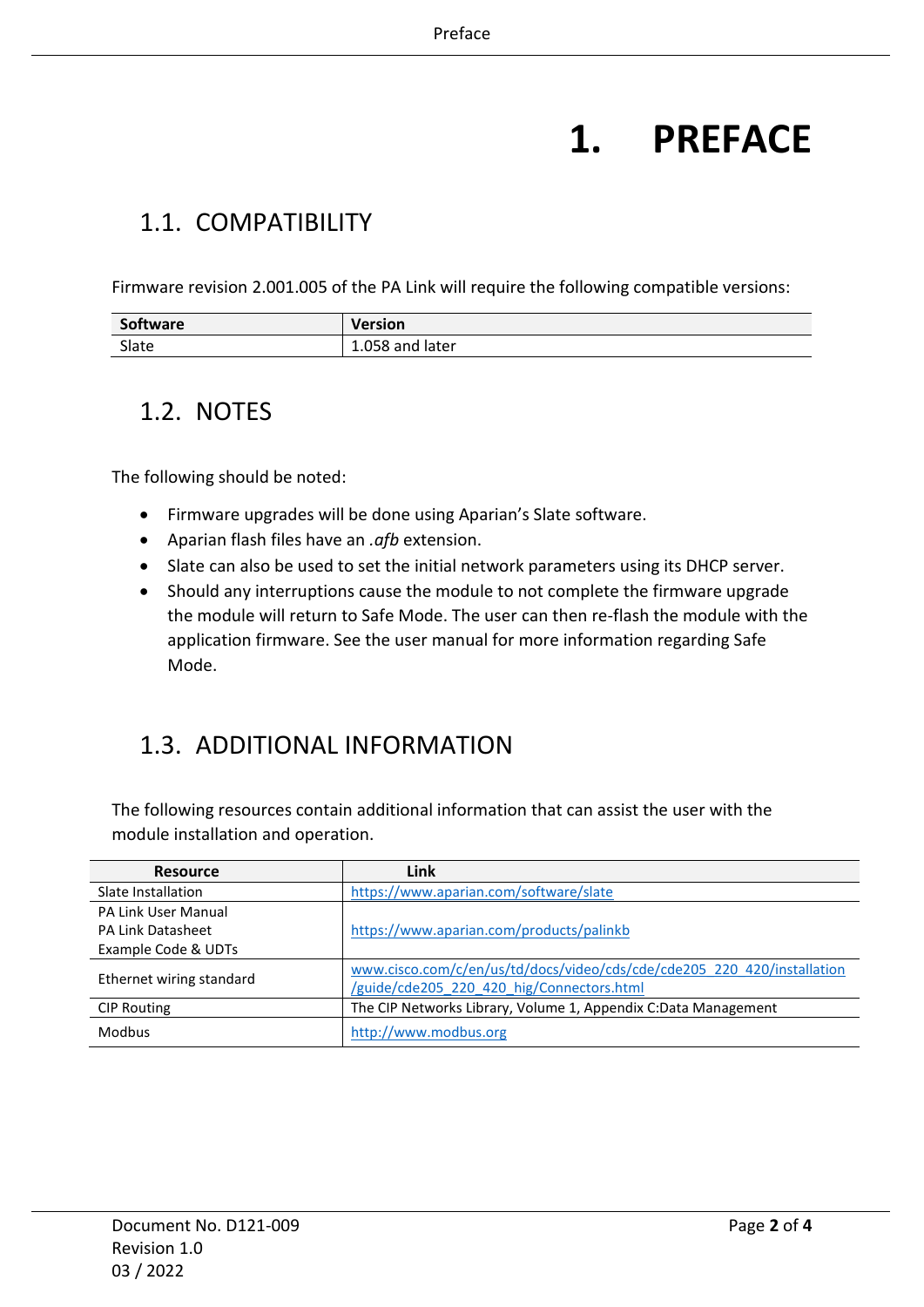#### <span id="page-2-0"></span>1.4. SUPPORT

Technical support will be provided via the Web (in the form of user manuals, FAQ, datasheets etc.) to assist with installation, operation, and diagnostics.

For additional support the user can use either of the following:

<span id="page-2-1"></span>

| Contact Us web link | www.aparian.com/contact-us |
|---------------------|----------------------------|
| Support email       | support@aparian.com        |

# **2. IMPROVEMENTS**

The following updates are included in this firmware revision.

| <b>Revision</b> | Improvement            | <b>Description</b>                                            |
|-----------------|------------------------|---------------------------------------------------------------|
| 2.001.005       | Wildcard support       | Added support for wildcard PA Slave device.                   |
|                 | <b>Modbus TCP Port</b> | Added support for configurable Modbus TCP port.               |
|                 | Modbus Single Write    | Added support for Modbus Single Write when element count      |
|                 |                        | is 1.                                                         |
|                 | Data Zeroing           | Added support for zeroing the PA Device data if a device goes |
|                 |                        | offline.                                                      |
|                 | <b>Modbus Comms</b>    | Added support for mapping of Modbus Communication             |
|                 | <b>Status</b>          | Status.                                                       |
|                 | <b>Byte Swap</b>       | Added byte swap options for each PA Slave device.             |
| 2.001.004       | <b>CPU Support</b>     | Added support for series B of the CPU currently being used.   |
| 2.001.003       | <b>Modbus</b>          | Support Modbus TCP Rapid Fire.                                |
|                 | <b>Modbus</b>          | Added Modbus packet capture.                                  |
| 2.001.002       | EtherNet/IP RPI        | Max RPI is set to 500ms.                                      |
|                 | Event Log              | Add Port tripped event log.                                   |
|                 | <b>Modbus Status</b>   | Added PA Link status bits to Modbus Status.                   |

## **3. ANOMALIES FIXED**

<span id="page-2-2"></span>The following anomalies have been fixed in this firmware revision.

| <b>Revision</b> | Anomaly                     | <b>Description</b>                                                     |
|-----------------|-----------------------------|------------------------------------------------------------------------|
| 2.001.005       | None                        | $\overline{\phantom{0}}$                                               |
|                 | $2.001.003$   Modbus Master | Fixed anomaly which was sending incorrectly formatted read<br>request. |